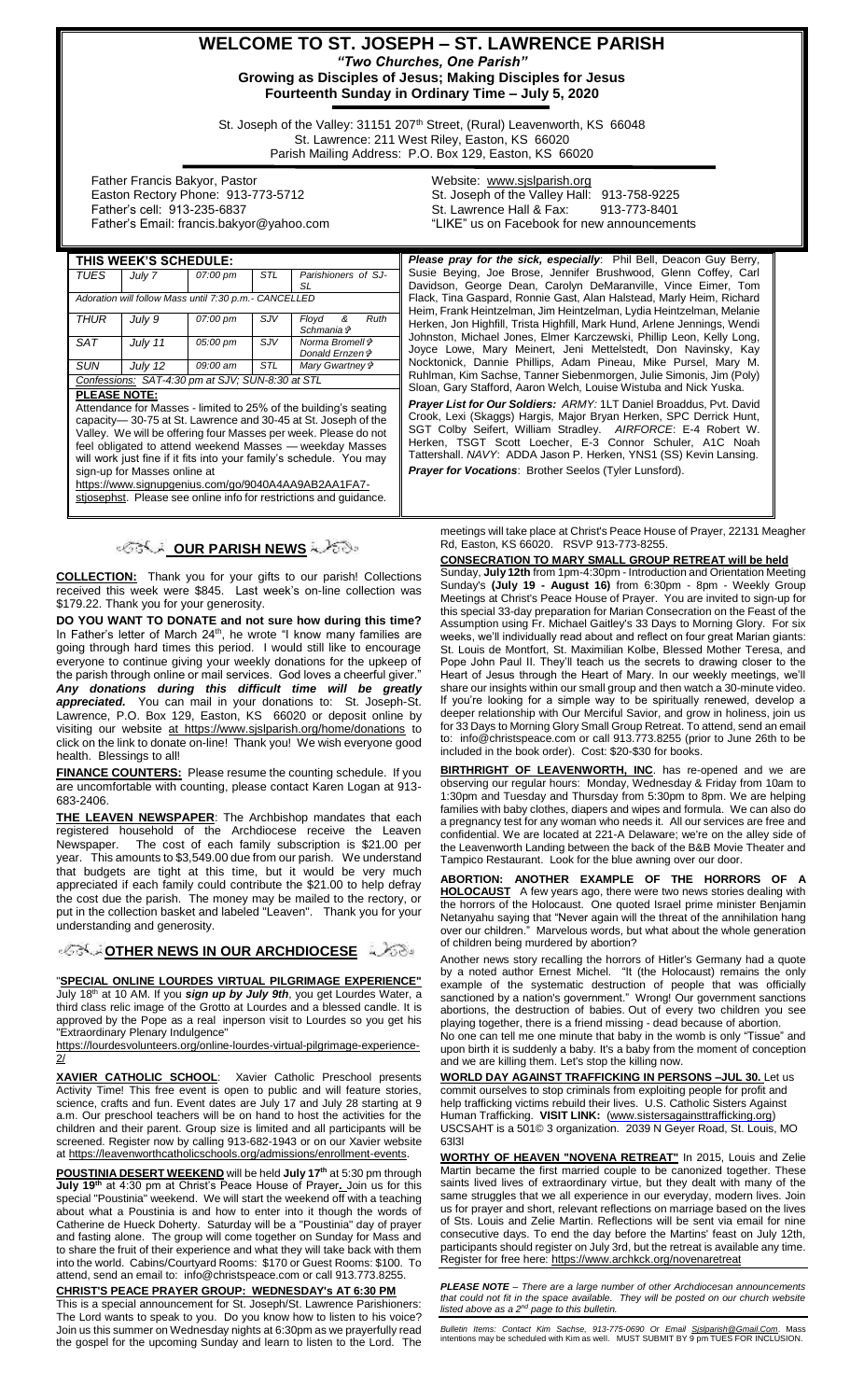#### **PAGE 2 – bulletin**

**(FOR POSTING ON THE CHURCH INTERNET SITE)**

**NEW FOSTER CARE WEBSITE:** You can make a difference in the lives of vulnerable children in Kansas! Sadly, every day in Kansas, children are removed from their homes by no fault of their own for a variety of reasons. Each of these children is a precious, unique gift from God who deserves a loving and safe environment where he or she can THRIVE! Because care of the orphan and works of mercy are part of the mission for all baptized Catholics, the Church is the solution to an overwhelmed Kansas foster system which is facing increased needs due to COVID-19.

Please visit the new Archdiocesan Foster Care Ministry Website at [www.archkcks.com/foster](http://www.archkcks.com/foster) to learn how you can help vulnerable children in our community and support the families who have answered the call to love and protect these children. If you are currently fostering or have adopted your child/ren from foster care, we want to connect with you to support you on your journey! Please join the Archdiocesan Foster Family by registering here: [www.archkck.org/fostercaredatabase](http://www.archkck.org/fostercaredatabase)

**VOTER REGISTRATION ANNOUNCEMENT** One of key tenets of being a faithful Catholic is faithful citizenship. Every Kansas State Representative and State Senator office will be on the ballot in 2020. One of the most effective ways to ensure fair and just public policy (laws) is by electing people into office who share Catholic values and the ultimate goal of serving the common good. In order to participate in the upcoming August 4th Kansas State Primary Election, citizens must be registered to vote by July 14th. To register, please visit: www.kansascatholic.org. It is important to register especially if you recently turned 18, recently moved, have not voted in recent elections, or if you are unsure if you have registered in the past. Registering to vote ensures that you are able to vote and that you are voting at the correct polling location.

**VIRTUAL 3-DAY WORKSHOP: Pornography & Unwanted Sexual Behavior**. There is a Virtual 3-Day Catholic workshop coming up for men struggling with pornography and sexual behavior problems on **July 9-11** with Fr. Sean Kilcawley, Dr. Todd Bowman, Michael Ciaccio, MS, LPC, SATP, and Sam Meier, MA, LPC, CSAT candidate. There have been over 10 My House Workshops in Kansas City, and we are excited to offer this workshop virtually during these trying times with COVID-19. Many people are struggling with increased pornography use and unwanted sexual behaviors during COVID-19. Dr. Todd Bowman is a talented psychologist who is also part of the clinical team at Bethesda Workshops in Nashville, and they recently conducted a virtual workshop. Fr. Sean Kilcawley is a national presenter on "Theology of the Body" and protecting families from pornography, who has been through the PSAP training. A flyer for the workshop is included, and there is registration information and a professional video at https://centerforhealingkc.com/myhouse/my-houseworkshops The My House workshop has Catholic spirituality and clinical content that is similar to the Bethesda Workshops in TN, and the Faithful and True Workshops in MN.

#### **PRAYER FROM POPE FRANCIS DURING THE CORONAVIRUS PANDEMIC**

O Mary, you shine continuously on our journey as a sign of salvation and hope. We entrust ourselves to you, Health of the Sick. At the foot of the Cross you participated in Jesus' pain, with steadfast faith. You, Salvation of the Roman People, know what we need. We are certain that you will provide, so that, as you did at Cana of Galilee, joy and feasting might return after this moment of trial.

Help us, Mother of Divine Love, to conform ourselves to the Father's will and to do what Jesus tells us. He who took our sufferings upon Himself, and bore our sorrows to bring us, through the Cross, to the joy of the Resurrection. Amen.

We seek refuge under your protection, O Holy Mother of God. Do not despise our pleas – we who are put to the test – and deliver us from every danger, O glorious and blessed Virgin.

**CONSECRATION TO MARY CEREMONY AND CELEBRATION RETREAT** will be held Friday, **August 14th** at 5:30pm - Sunday, **August 16th** at 4:30pm at Christ's Peace House of Prayer. Come spend a weekend dedicated to Mary and make/renew your Marian Consecration on the Feast of the Assumption! Don't forget to start your 33 day renewal preparation on July 13th or join our small group. There will be Marian conferences, a special Consecration to Mary Ceremony and Celebration, Eucharistic Adoration, Mass, Confession and time for private prayer, reflection and walking. Cabins/Courtyard Rooms: \$170 Single/\$250 Couple or Single Guest Rooms: \$100 (Meals Included). Day Guests are also welcome for the Ceremony and Celebration. To attend, send an email to: info@christspeace.com or call 913.773.8255.

**NATURAL FAMILY PLANNING:** Fertility Care Center is planning to hold their next Creighton Model Education Class in August (EPI) & March (EPII). They will provide the class over two extended weekends to help accommodate everyone's busy schedules. The dates are:

Education Phase One: **August 21-24 & August 28-31, 2020**

Education Phase Two: **March 6-8 & March 13-15, 2021**

The link to their website with all the information needed to apply is http://www.fertilitycarekc.com/fertilitycare-practitioner-training.html Questions can be referred to [admin@fertilitycarekc.com](mailto:admin@fertilitycarekc.com) or [pwhite@fertilitycarekc.com](mailto:pwhite@fertilitycarekc.com) .

**COUPLES CELEBRATING THEIR 50TH WEDDING ANNIVERSARY IN 2020**: The Archdiocesan 50th Wedding Anniversary Celebration has been

rescheduled to Sunday, **August 23rd ,** at 2:00 pm, at the Church of the Nativity/Leawood. To receive your invitation from Archbishop Naumann, please call the parish office and give us your name, address, phone number and date of your wedding. Please do this as soon as possible.

**CAMP KATERI TEKAKWITHA** combines demanding outdoor activities with powerful, spiritual instruction bringing about a unique encounter with God. Although our adventure activities are memorable, often the love that campers experience through prayer is what kids remember most. Take advantage of this amazing opportunity for your kids. For more information and to register, please visi[t https://www.archkck.org/camp](https://www.archkck.org/camp)

### **CAMP TEKAWITHA IS OPEN**

Faith, Fun and Friends. Camp Tekakwitha is Open; Sign Up at ARCHKCK.ORG. Kids need fresh air, friendly smiles, fun activities and to talk about the big ideas in their heart, mind and soul. That is Camp Tekakwitha!! We are operating in correspondence with social distance guidelines, CDC and ACA guidelines.

**"THE HISTORY & LEGACY OF IMMACULATA HIGH SCHOOL"** is now available for purchase from the publisher, Lulu.com. Access the link to order from Facebook pages "Forever Raiders", "Immaculata High School Alumni" or "The History & Legacy of Immaculata High School". Direct link is:

[http://www.lulu.com/shop/mary-ann-sachse-brown-and-marti-sachse-](http://www.lulu.com/shop/mary-ann-sachse-brown-and-marti-sachse-judson/the-history-legacy-of-immaculata-catholic-high-school-in-the-first-city-of-kansas/hardcover/product-24157407.html)

[judson/the-history-legacy-of-immaculata-catholic-high-school-in-the-first](http://www.lulu.com/shop/mary-ann-sachse-brown-and-marti-sachse-judson/the-history-legacy-of-immaculata-catholic-high-school-in-the-first-city-of-kansas/hardcover/product-24157407.html)[city-of-kansas/hardcover/product-24157407.html](http://www.lulu.com/shop/mary-ann-sachse-brown-and-marti-sachse-judson/the-history-legacy-of-immaculata-catholic-high-school-in-the-first-city-of-kansas/hardcover/product-24157407.html) This is a keepsake hardcover 120 page book with nearly 300 images. Available in color (best quality) or black and white.

**AMAZING PARISH:** Registration is filling fast for the upcoming Amazing Parish Conference hosted by our Archdiocese on **Oct. 19-21st** at the Overland Park Convention Center. Parish teams from around the country have already signed up to take part in this valuable training! Register Here: <https://amazingparish.org/>

What does an Amazing Parish look like? If you're ready to build an effective leadership team and improve the organizational health of your parish, we hope you'll join us. Amazing Parish gives busy pastors and their teams the tools they need to transform their parishes - moving from maintenance mode to mission communities that are truly alive! For more information: Parish Journey – A Pastor's First Steps, [https://amazingparish.org/get](https://amazingparish.org/get-started/#firststeps)[started/#firststeps](https://amazingparish.org/get-started/#firststeps) or call the Office of Evangelization at 913-721-1570

#### **NEW END-OF-LIFE RESOURCE GUIDE IS NOW AVAILABLE**

The Ethics Council that serves Archbishop Naumann has produced a comprehensive resource for end-of-life planning titled "Catholic Guide For-End-Of Life and Establishing of Advance Directives". The purpose of the guide is to assist the faithful in making wise decisions about complex treatments in grave illness or as life's end approaches in accordance with the teachings of our Catholic faith. It also includes two Appendices for a Durable Power of Attorney and an Advance Directive form. For a free digital copy of the Guide, visi[t www.archkck.org/prolife-end-of-life-care](http://www.archkck.org/prolife-end-of-life-care).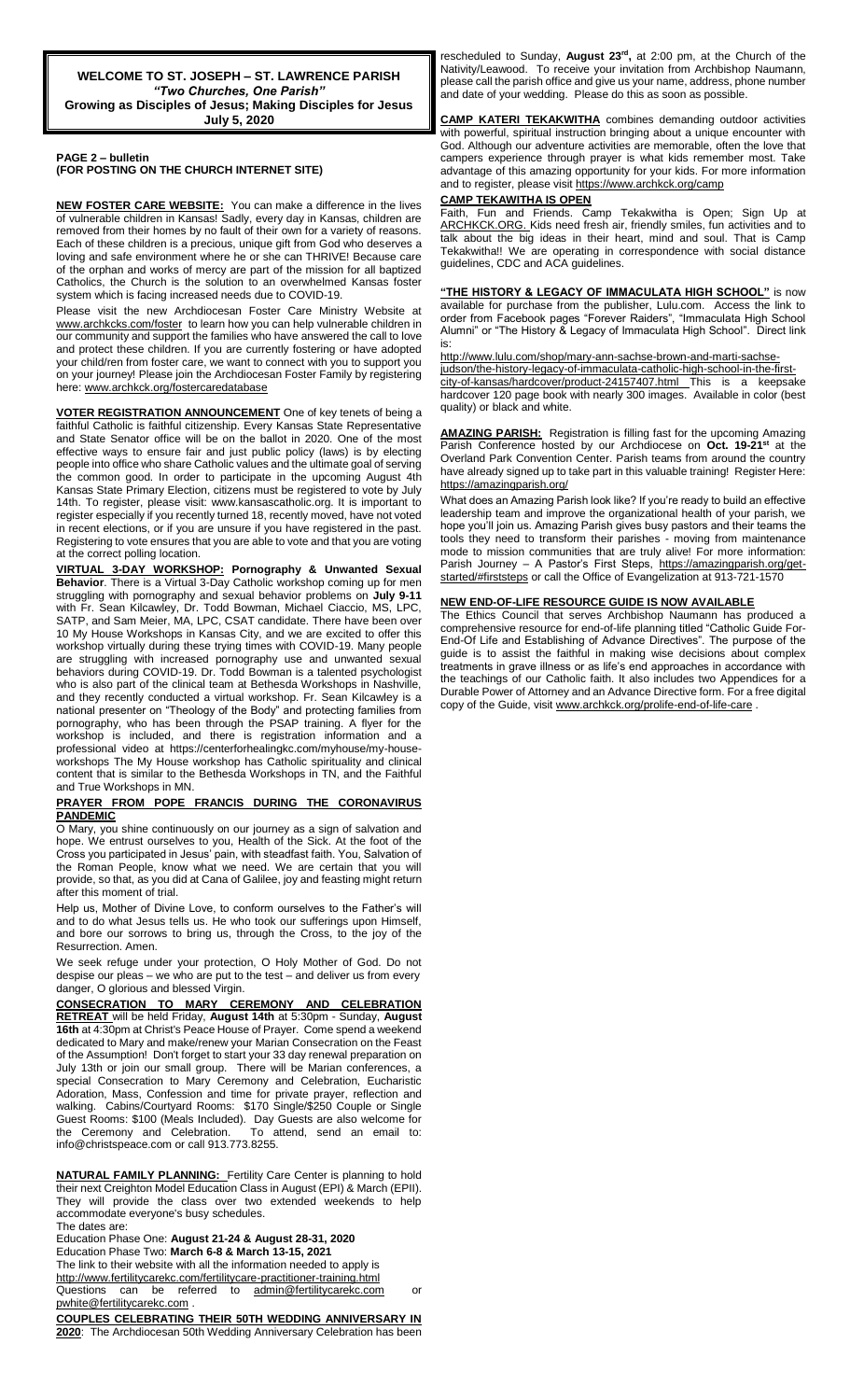14th Sunday in Ordinary Time, Year A (7/5/2020)

Texts. First Reading. Zech. 9:9-10.

Second Reading. Rom. 8:9,11-13.

Third Reading. Mtt.11:25-30.

Theme: Come and find Rest with me.

### Congregation" St. Joseph- St. Lawrence Parish, Easton- Kansas.

Dear friends, I hope you are all still keeping safe with the COVID 19 virus. I am always glad to hear that you are all keeping safe and well. This evening we celebrate the 14<sup>th</sup> Sunday in Ordinary. Our reflection is from the Gospel of St. Matthew. It is one of the regular and common readings we use for the Sacrament of Anointing of the sick. It is an invitation from Jesus not to carry our burdens alone but to York it with Him.

Our modern society has been plagued by Stress and Depression. Stress is the cause and depression is the condition or consequence. Stress lasts for a few days, but depression can last for a long time.

Stress happens when there are tensions, pressures, threats, or demands, that you feel you are unable to cope with. These tensions, pressures, threats, or demands can come from outside you or from within you. When we are stressed, we feel anxious, uneasy, tense, fearful or panicky, just thinking about unpleasant situations, people or events. Too much stress causes damage and dysfunction to our body, mind and spirit.

There are so many things to get done each day at work, in school, taking care of family, errands, or cleaning the house etc. We can be stressed by a long ill health. Sometimes we get stressed by unhealthy relationship from friends and family members. Big disappointments from our love ones also brings us stress and depression. While being busy and productive is good, we need to also remember how important and even biblical it is to rest.

St. Augustine tells us that our souls can find on rest until it rests in Christ. Our ultimate rest as Christians is found in Christ. Christ invites all who labor and are burdened to come to Him, and cast our cares on Him. He meant that we